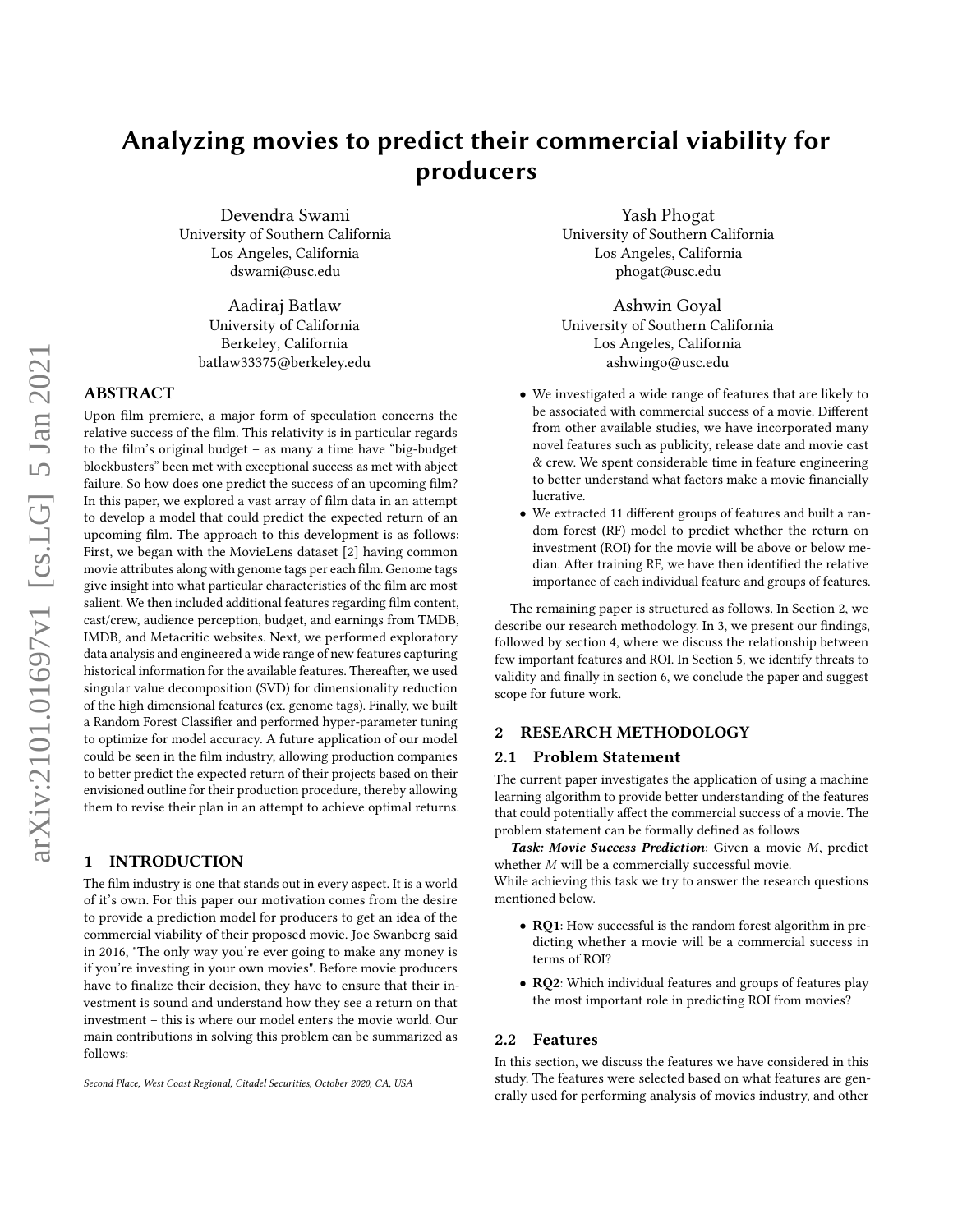Second Place, West Coast Regional, Citadel Securities, October 2020, CA, USA Swami et al. Swami et al.

novel features that are publicly available and can be extracted easily using accessible tools.

Table [1](#page-2-0) shows the summary of features considered in this study. We categorized our selected features into 11 groups based on the characteristics of a feature within the group. Each feature group is summarized below.

2.2.1 **Content**. In this group, we consider is\_adult, is\_english, languages\_count, runtime, genome and genre. The content of the film is important as film watchers typically have a distinct preference for these categories (ex. English speakers typically prefer movies in English), and therefore film content allows us to narrow down on the target audience.

2.2.2 Publicity. Several features were extracted to measure publicity efforts, like is\_collection, is\_homepage, is\_tagline and keywords\_count. Publicity is an important factor, as the marketing and accessibility of the film has a direct impact on the number of people that hear about the movie, and, by extension, the number of people that watch the movie (today in particular, films part of series tend to out perform other movies on the box office).

2.2.3 Audience Perception. In this group, we examined the features including popularity, vote\_average, vote\_count, metacritic\_score, imdb\_rating, imdb\_votes. Naturally, audience perception has a huge effect on the success of movies. Films with high ratings tend to outperform movies with lower ratings. However, since this information is usually unavailable until after the film is released, we did not include this in our prediction model.

2.2.4 Release Date. In this group, we examined features like release month, movies per month, budget fraction, expense score. Several studies have indicated that the competition a film meets at the time of release has a major impact on the financial success of the film. This feature group strives to examine this effect.

2.2.5 **Finance**. This group comprises solely of the feature,

time\_discounted\_budget, which is the discounted value of the budget used to produce the movie. Typically films with larger budgets tend to outperform lower budgeted movies in terms of revenue.

2.2.6 Production House. This group only includes the feature production\_house\_embedding. This is calculated from average performance of recent movies produced by the same production houses. Better, more established production houses are usually able to hire more renowned directors, writers, and stars, which, in addition to working with larger budgets, are factors that typically lead to box office success.

2.2.7 Writers. This group comprises solely of the feature writers embedding, which was calculated from average performance of recent movies written by the same writers. Typically, writers who have written for successful films tend to write more successful films.

2.2.8 Directors. This group comprises solely of the feature directors\_embedding, which was calculated from average performance of recent movies made by the same directors. Typically, directors who have directed successful films tend to direct more successful films.

2.2.9 Producers. This group comprises solely of the feature producers\_embedding, which was calculated from average performance of recent movies made by the same producers. Typically, producers who have produced successful films tend to produce more successful films.

2.2.10 Main Cast. This group comprises solely of the feature main cast embedding, which is calculated from average performance of recent movies where members from the main cast featured. Several studies have shown that the star(s) of the film have a major effect on its success.

2.2.11 Support Staff. This group comprises of the features female\_count, male\_count, and crew\_length. Some studies indicate the gender and size of the cast of a film can have an effect on its success.

# 2.3 Data Collection

We obtained most of the data from the Kaggle dataset "The Movies Dataset",[\[3\]](#page-5-2) which provided us with data on the cast, crew, and general metadata on a large subset of films. In a dataset provided by the Data Open competition community, we obtained the genome tags, which we merged with our metadata dataset. We obtained further features by making API calls to the TMDB (The Movie Database), as well as scraping Metacritic scores from "IMDB: All U.S. Released Movies: 1972-2016". Initially, our merged dataset included slightly over 13K rows as we only had genome information for these many movies. We then decided to focus on movies after the color revolution (i.e. after 1965), and got rid of rows that had their budget values or revenue values set to 0. (There was forethought to interpolate these errors, however, as budget and revenue were such an important factor in determining rate of return, we concluded any method of interpolation would largely bias our model). This brought our total number of rows to 5,426.

#### 2.4 Machine Learning Algorithm

We first thought of using regression as our machine learning algorithm due to the fact that the ROI values are continuous. However, our predictions from regression were rather inaccurate in many cases. Moreover, rather than being interested in knowing exact values, movie producers might be more inclined to know whether their movie will potentially perform well or otherwise. Thus, we have decided to predict above or below median ROI (median calculated on training data) rather than precise ROI values. This way, we have converted our original hard-to-learn regression problem into an easy binary classification task.

We have deployed random forest (RF) algorithm to perform our classification task since it is one of the most successful non-linear machine learning algorithm. It considers numerous decision trees trained over random sample of the training data. In addition, for splitting nodes it randomly selects a subset of features. Finally, the decision is carried out by taking average of predictions from each decision tree. As a result, the random forest algorithm is less prone to over-fitting. Moreover, it can take numerical or categorical variables as input and even does not require feature scaling. For these reasons, we chose the random forest algorithm for performing the classification task. The dataset is split into approx 80% training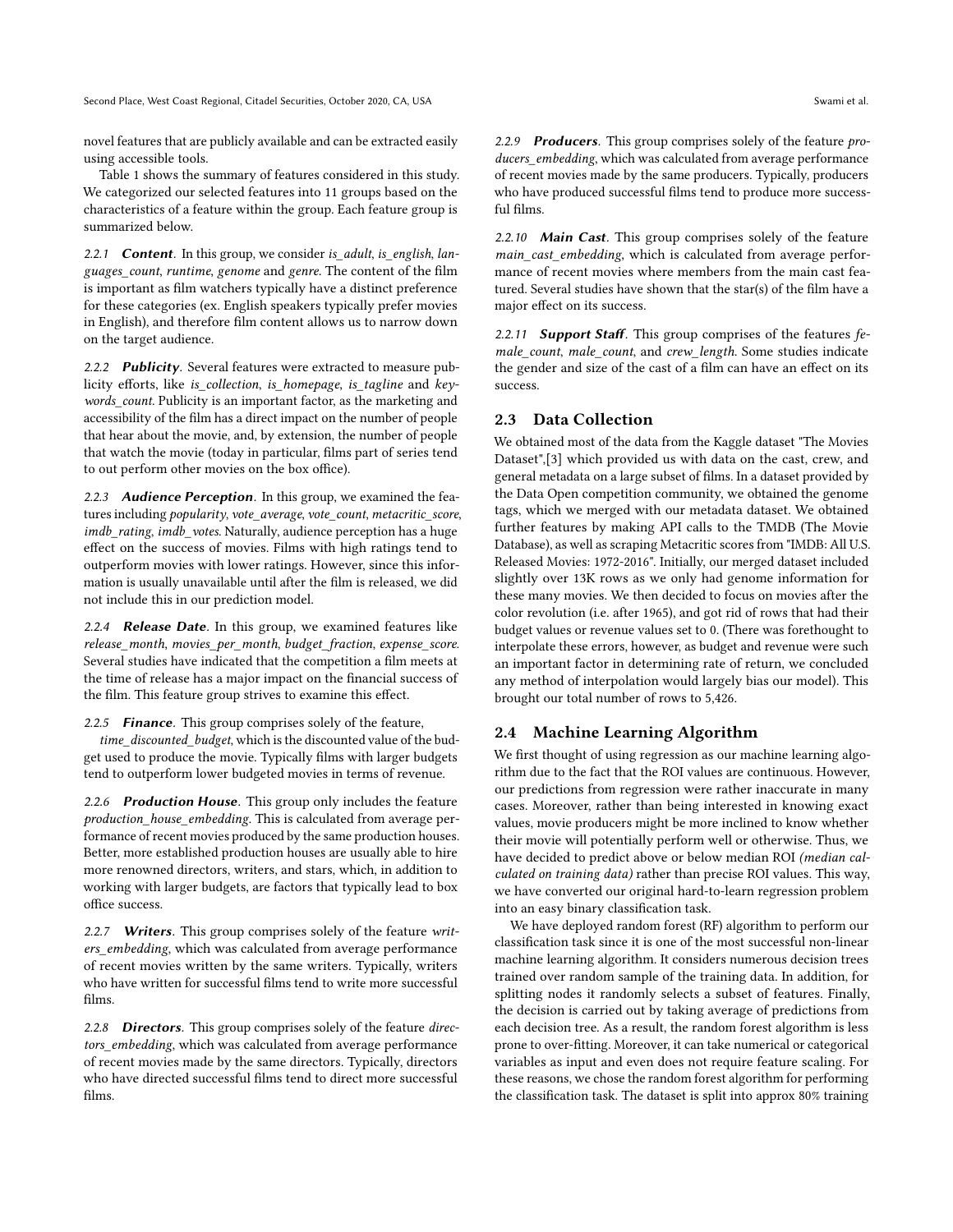<span id="page-2-0"></span>

| #              | Group                   | Feature                    | Description                                                                                 |
|----------------|-------------------------|----------------------------|---------------------------------------------------------------------------------------------|
| 1              | Content                 | is adult                   | Whether the movie is only suitable for adults or not.                                       |
|                |                         | is english                 | Whether the primary language used in the movie is English or not.                           |
|                |                         | languages_count            | The total number of languages used in the movie.                                            |
|                |                         | movie runtime              | The total length of the movie, in minutes.                                                  |
|                |                         | genome_tags [6]            | Features extracted from movie content.                                                      |
|                |                         | movie_genres               | The different genres under which the movie can be placed into.                              |
|                | Publicity               | is collection              | Whether the movie is part of a collection or series.                                        |
| 2              |                         | is homepage                | Whether the movie has a homepage or not.                                                    |
|                |                         | is tagline                 | Whether the movie has an associated tagline or not.                                         |
|                |                         | keywords count             | Number of frequently used keywords that can be assigned to the movie.                       |
|                | Audience Perception†    | popularity                 | The movie popularity score provided by TMDB.                                                |
|                |                         | vote average               | The average approval score for the movie, based on total votes at TMDB.                     |
| 3              |                         | vote count                 | The total number of votes provided for the movie at TMDB.                                   |
|                |                         | metacritic score           | The average approval movie score at metacritic.                                             |
|                |                         | imdb rating                | The average approval movie score at IMDB.                                                   |
|                |                         | imdb votes                 | The total number of votes provided for the movie at IMDB.                                   |
|                | Release Date            | release month              | The month in which the movie is released.                                                   |
| $\overline{4}$ |                         | movies per month           | The total number of movies released in the same month as the given movie.                   |
|                |                         | budget fraction            | The budget of the movie in proportion to the cumulative budget of all movies of that month. |
|                |                         | movie_expense_score        | The budget of the movie in proportion to the average budget of all movies of that month.    |
| 5              | Finance                 | time_discounted_budget     | The time discounted value for budget used to produce movie.                                 |
| 6              | <b>Production House</b> | production house embedding | Calculated from performance of recent movies produced by the same production houses.        |
| 7              | Writers                 | writers_embedding          | Calculated from performance of recent movies written by the same writers.                   |
| $\,$ 8 $\,$    | Directors               | directors embedding        | Calculated from performance of recent movies directed by the same directors.                |
| 9              | Producers               | producers embedding        | Calculated from performance of recent movies produced by the same producers.                |
| 10             | Main Cast               | main_cast_embedding        | Calculated from performance of recent movies where members from the main cast featured.     |
|                | Support Staff           | female count               | The total number of females in the movie cast.                                              |
| 11             |                         | male count                 | The total number of males in the movie cast.                                                |
|                |                         | crew length                | The total number of people in the movie crew.                                               |

#### Table 1: Movie features likely to affect the commercial success of a movie

†: Not used in prediction model as that information is not available before movie release.

and 20% test data with movies earlier than 2011 are part of train data and from 2011 and on-wards comprising test set.

Dimensionality reduction: Due to presence of high dimensional sparse features like genome tags and genre information (after one hot encoding) in the dataset, we have used singular value decomposition (SVD) to reduce their number of dimensions while keeping most of the variance in data intact. In addition to that, we have also removed highly correlated features from our dataset. We have identified highly correlated pair of features, i.e. pairs having absolute correlation value of 0.75 or higher from Spearman's correlation. Among these identified pairs, features having a lower mutual information [\[4\]](#page-5-4) are dropped. It is done to remove features that do not provide any additional information and can help in reducing size of the dataset to speed up our training process.

Hyperparameters optimization: For obtaining optimal hyperparameters for our RF model, we have started by preparing a grid search space. For n\_estimators, we considered values from 100 to 1000 with step size of 100. Similarly, integral multiple of √#features to #features for max\_features, values from 10 to 100 with step size of 10 for max\_depth is used. Values of 0.01, 0.03, and 0.05 is considered for min\_samples\_split, and 1, 3, and 5 for min\_samples\_leaf. We have always set bootstrap to True.

Due to grid search space of  $12600 (10 \cdot 14 \cdot 10 \cdot 3 \cdot 3)$  being computationally expensive, we have performed randomized search over uniformly drawn samples from it. We have used 100 iterations through 4−fold cross validation to identify the optimal hyperparameters. We report the hyperparameters obtained from this procedure in Table [2.](#page-2-1)

#### <span id="page-2-1"></span>Table 2: Parameters of RF model tuned over validation set

| <b>Parameters</b> | <b>Optimal Value</b> |
|-------------------|----------------------|
| n estimators      | 500                  |
| max features      | 14                   |
| max_depth         | 40                   |
| min_samples_split | 0.05                 |
| min_samples_leaf  |                      |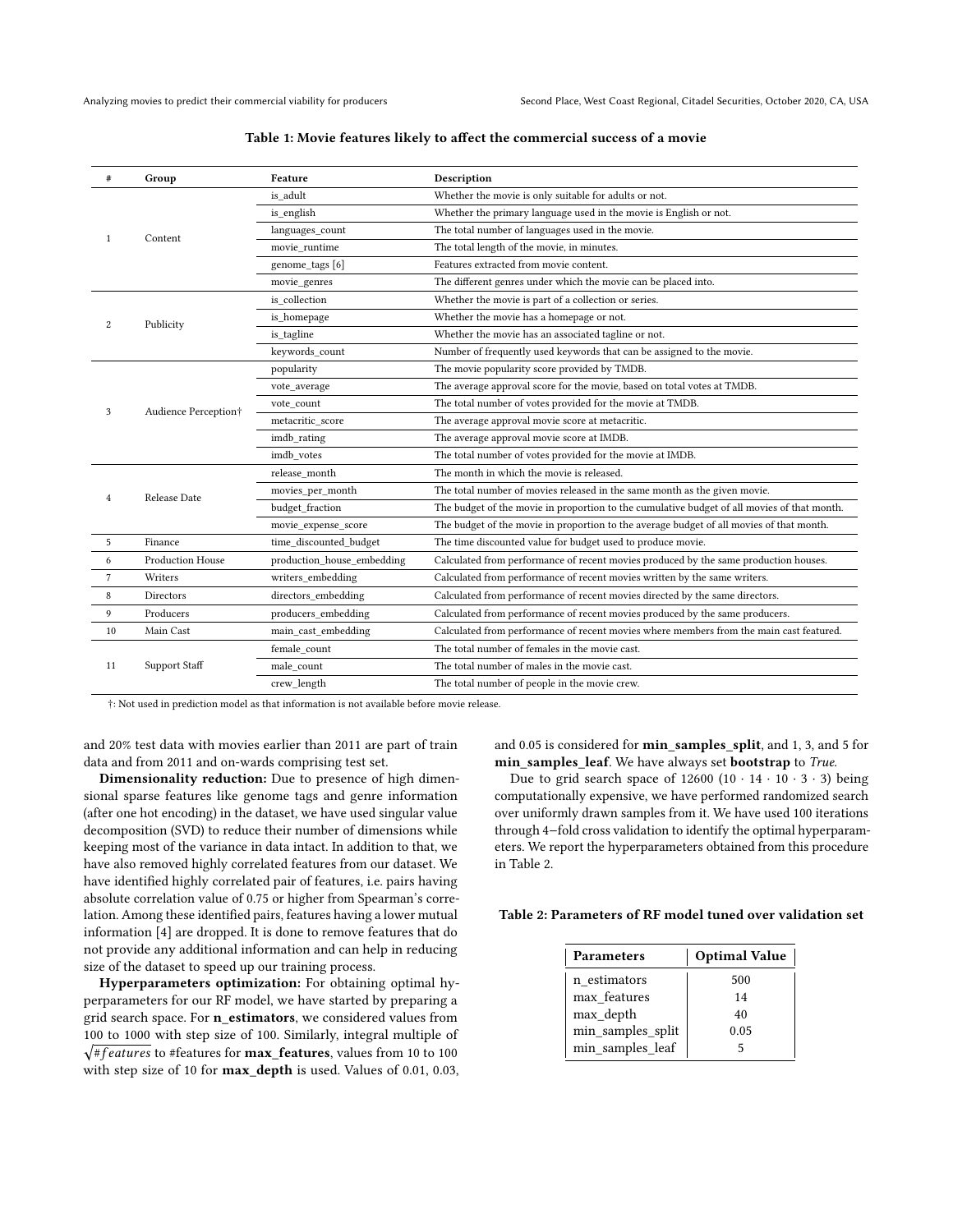Second Place, West Coast Regional, Citadel Securities, October 2020, CA, USA Swami et al. Swami et al.

#### 2.5 Model Evaluation

By virtue of the way we formulate our classification task, our dataset is perfectly balanced with two classes of equal importance. Therefore, Accuracy is initially thought to be a suitable evaluation metric. However, accuracy is sensitive to selection of threshold for converting predicted probability to the most likely output class. Different threshold can yield different accuracy score for the same ML predictions and thus makes it difficult to do performance comparison across multiple ML algorithms.

In order to overcome this hurdle, we have selected the Area Under the Receiver Operating Characteristic (ROC) Curve to evaluate the performance on our task. We use the acronym AUC to denote this metric. The ROC curve is a plot between true positive rate and false positive rate obtained by deploying different thresholds to assign positives. The area under this curve (AUC) is then used to compare the performance of a model over our binary classification task.

Further, we have compared the performance of the random forest algorithm with the random baseline approach. In Random baseline, we randomly assign below or above median ROI to each movie in the test set. An absence of significant improvement in performance of RF model over baseline will imply that the selected features have no association with commercial success of the movie. A perfect classification model will yield an AUC value of 1.00, whereas a random model will have value around 0.50. In general, a higher AUC value indicates a better model.

# 2.6 Feature Importance Analysis

We have used permutation feature importance technique proposed by Breiman [\[1\]](#page-5-5) to measure the importance of an individual feature and a group of features. The key idea behind this method is that random permutation of important features should lead to a substantial deterioration of model performance. This decrease in performance metric is referred as the Importance Value (IV) and a higher value indicates that the feature is more important.

Similarly, the group importance is calculated by permuting all features in a group together. It is important to not here that we can safely employ the permutation feature importance technique [\[5\]](#page-5-6) since none of the features are highly correlated in our dataset as we have already removed highly correlated features.

## <span id="page-3-0"></span>3 RESULTS

# 3.1 RQ1: How successful is the random forest algorithm in predicting whether a movie will be a commercial success in terms of ROI?

Figure [1](#page-3-1) shows the ROC curves of the baselines and the random forest algorithm . The AUC for the random forest algorithms is 0.78. Regarding the baseline, Random achieved expected AUC scores of around 0.500. A higher AUC score of RF model suggests that a solution that uses feature engineering and machine learning would have the potential to help movie producers and analysts to better estimate the expected ROI for upcoming movies.

<span id="page-3-1"></span>

Figure 1: The ROC curve of the random forest algorithm that uses the selected features, and the baseline for our dataset.

# 3.2 RQ2: Which individual features and groups of features play the most important role in predicting ROI from movies?

<span id="page-3-2"></span>Table 3: Importance of top 15 individual features

| <b>Feature Name</b>    | <b>Information Value (IV)</b> |
|------------------------|-------------------------------|
| is collection          | 0.010                         |
| genome 0               | 0.005                         |
| keywords_count         | 0.004                         |
| genome 2               | 0.004                         |
| genome 13              | 0.004                         |
| movies_per_month       | 0.003                         |
| male count             | 0.002                         |
| genome 3               | 0.002                         |
| genome 5               | 0.002                         |
| genome 12              | 0.002                         |
| is homepage            | 0.001                         |
| time discounted budget | 0.001                         |
| female count           | 0.001                         |
| genome_1               | 0.001                         |
| genome 10              | 0.001                         |

Table [3](#page-3-2) shows the top 15 most important features in predicting movies' ROI. We also observe that is\_collection is among the most important feature. This makes intuitive sense, as sequels, spin-offs, and films extensions of a thematic universe tend to outperform movies without such characteristics. We also notice that the genome features (which as one might recall describes a film by its most salient characteristics) tend to offer valuable information. key\_word\_count offers similar information to the genome feature, and it also having a high information valuable implies that the characteristics of films are a key insight for determining the success of a film. The last noticeable observation in this table would be movies\_per\_month, which implies that competition upon a film's release date is indeed a major contributor in determining the success of a film.

Table [4](#page-4-2) shows the top 5 most important feature groups. Here we observe that Content has the highest information value. This makes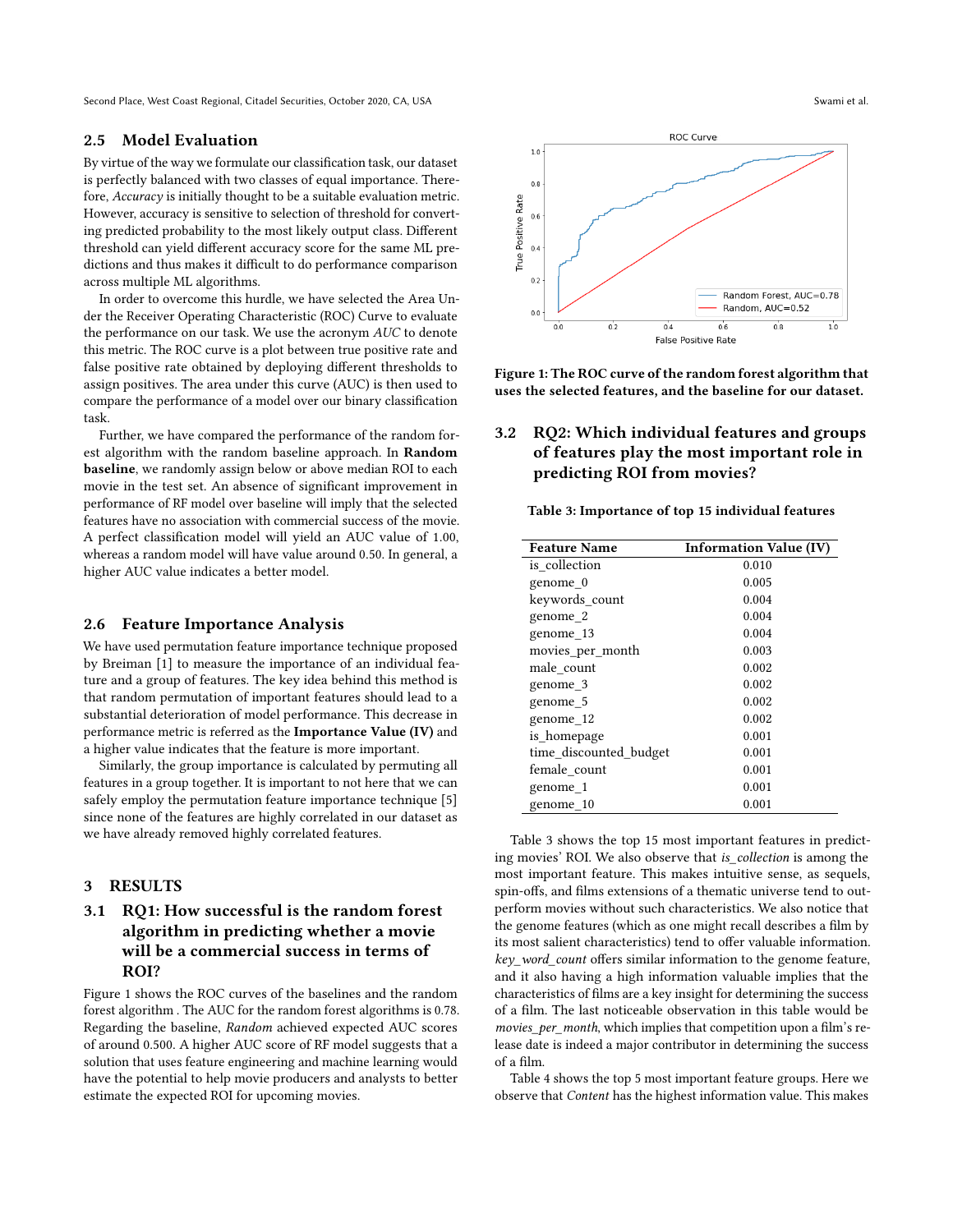<span id="page-4-2"></span>

Table 4: Importance of top 5 feature groups

| <b>Feature Group</b>    | <b>Information Value (IV)</b> |
|-------------------------|-------------------------------|
| Content                 | 0.047                         |
| Main Cast               | 0.031                         |
| Publicity               | 0.021                         |
| Writers                 | 0.017                         |
| <b>Production House</b> | 0.016                         |

sense, as genome\_tags is included as a feature in this category. With Main Cast coming in second in IV, we reaffirm our hypothesis that the stars of a film have a major impact on its success.

# <span id="page-4-0"></span>4 DISCUSSION

Rather than solely rely on feature importance values discussed in previous section, we also want to investigate the causality and determine the direction of influence of important features on ROI values. Thus, in this section, we specifically explore the relationship between the key features and return. However, we note that this is a uni-variate analysis which has the shortcoming of not considering multivariate interactions.

<span id="page-4-3"></span>

Figure 2: Plot between Is\_collection and Return

Figure [2](#page-4-3) shows that there appears to be a reasonable difference in the return on investment of films that are a part of a collection and those that are not. Movies that are part of a collection/series tend to offer higher ROI than those not part of any collection.

Figure [3](#page-4-4) shows that there appears to be a fairly reasonable difference between the return on investment for movies released with different ranges of number of other movies released in that month. It appears that for the most part, the fewer movies released in the month of the released date of the film of interest, the higher the rate of return. It is important to note that there are large outliers for all these categories, signalling that some films across categories performed exceptionally well regardless of the number of films released in the same month of the film's release date.

Figure [4](#page-4-5) explores if the existence of a homepage for a particular film is associated with a high return on investment. From this figure, it appears there is an association, but it does not seem to be particularly significant for the univariate case as we see there confidence intervals over lap.

Analyzing movies to predict their commercial viability for producers Second Place, West Coast Regional, Citadel Securities, October 2020, CA, USA

<span id="page-4-4"></span>

Figure 3: Plot between Movies per month and Return

Figure [5](#page-4-6) compares the return on investment for different categories of budget. From here we see that there films produced with larger budgets tend to have a higher return on investment.

### <span id="page-4-1"></span>5 THREATS TO VALIDITY

We have listed out various threats to the validity and limitations of our study in this section.

<span id="page-4-5"></span>

Figure 4: Plot between Is\_homepage and Return

<span id="page-4-6"></span>

Figure 5: Plot between Time Discounted Budget and Return